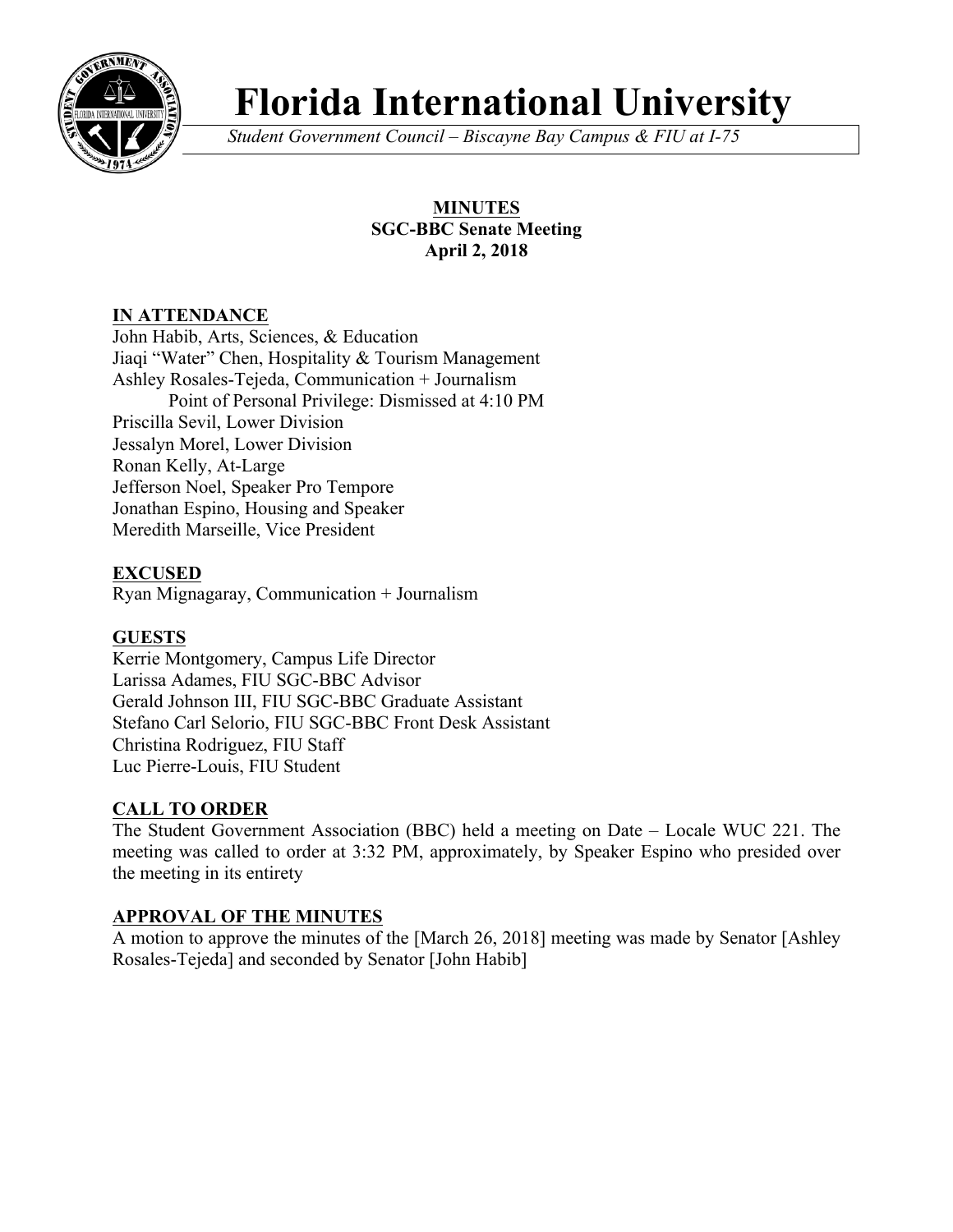#### **SPEAKER OF SENATE REPORT**

Speaker Jonathan Espino stated the following,

- I. Elections begin tomorrow
- II. Bayview Hall Council
- III. Health Services Presentation by Christine Rodriguez

#### **VICE PRESIDENT REPORT**

Vice President Meredith Marseille stated the following,

- I. Bayview Hall Council Campaigning
- II. Bayview Forum, April 18 at 1 PM
- III. I-75 Campus Visit
	- A. Stress Relief Week, April 17
- IV. Legislative Lounge
	- A. Creation of transition manuals

#### **SPEAKER PRO TEMPORE REPORT**

Speaker Pro Tempore Jefferson Noel stated the following,

- I. Future Leaders Solving Current Problems
	- A. Discussion towards the whole event is taking place

#### **FINANCE CHAIR REPORT**

Senator Ronan Kelly stated the following,

I. No Report

#### **RLJ CHAIR REPORT**

Senator Jessalyn Morel stated the following,

I. Resolutions were under review

#### **STUDENT ADVOCACY CHAIR REPORT**

Senator Ashley Rosales-Tejeda stated the following,

I. No Report

#### **ADVISOR REPORT**

SGC-BBC Advisor Larissa Adames stated the following,

- I. Announcements
- II. Stipend Forms be filled by the Council

BBC Campus Life Director Kerrie Montgomery stated the following,

I. Join Survey with Wolfe Administration

SGC-BBC Graduate Assistant Gerald Johnson III stated the following,

I. Legislative Lounge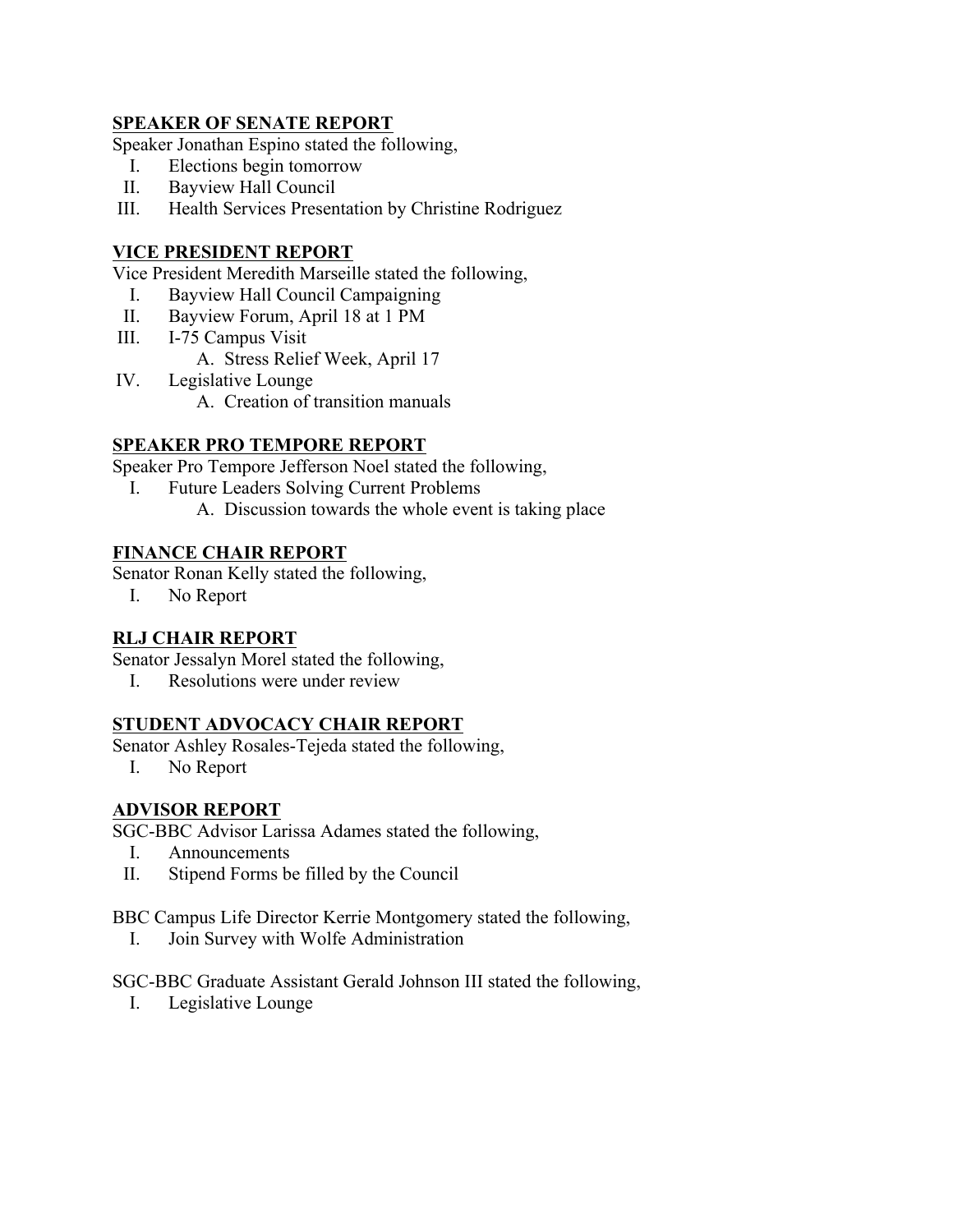#### **OLD BUSINESS**

- I. Approval Of Minutes of March 26th, 2018 A. Please refer to APPROVAL OF MINUTES
- II. Resolution 2018 0002 Math Lab
	- A. Changes were made in the Google Doc history.

A motion to approve Resolution 2018.0002 Math Lab was made by Senator Jefferson Noel and seconded by Senator Ashley Rosales-Tejeda

The motion passed unanimously.

- AYE John Habib, Arts, Sciences, & Education
- AYE Jiaqi "Water" Chen, Hospitality & Tourism Management
- AYE Ashley Rosales-Tejeda, Communication + Journalism
- AYE Priscilla Sevil, Lower Division
- AYE Jessalyn Morel, Lower Division
- AYE Ronan Kelly, At-Large
- AYE Jefferson Noel, Speaker Pro Tempore
- AYE Jonathan Espino, Housing and Speaker

#### III. Resolution 2018.0003 Pharmabox at the Glenn Hubert Library A. Changes were made in the Google Doc history.

A motion to approve Resolution 2018.0003 Math Lab was made by Senator Jessalyn Morel and seconded by Senator Priscilla Sevil

The motion passed unanimously.

- AYE John Habib, Arts, Sciences, & Education
- AYE Jiaqi "Water" Chen, Hospitality & Tourism Management
- AYE Ashley Rosales-Tejeda, Communication + Journalism
- AYE Priscilla Sevil, Lower Division
- AYE Jessalyn Morel, Lower Division
- AYE Ronan Kelly, At-Large
- AYE Jefferson Noel, Speaker Pro Tempore
- AYE Jonathan Espino, Housing and Speaker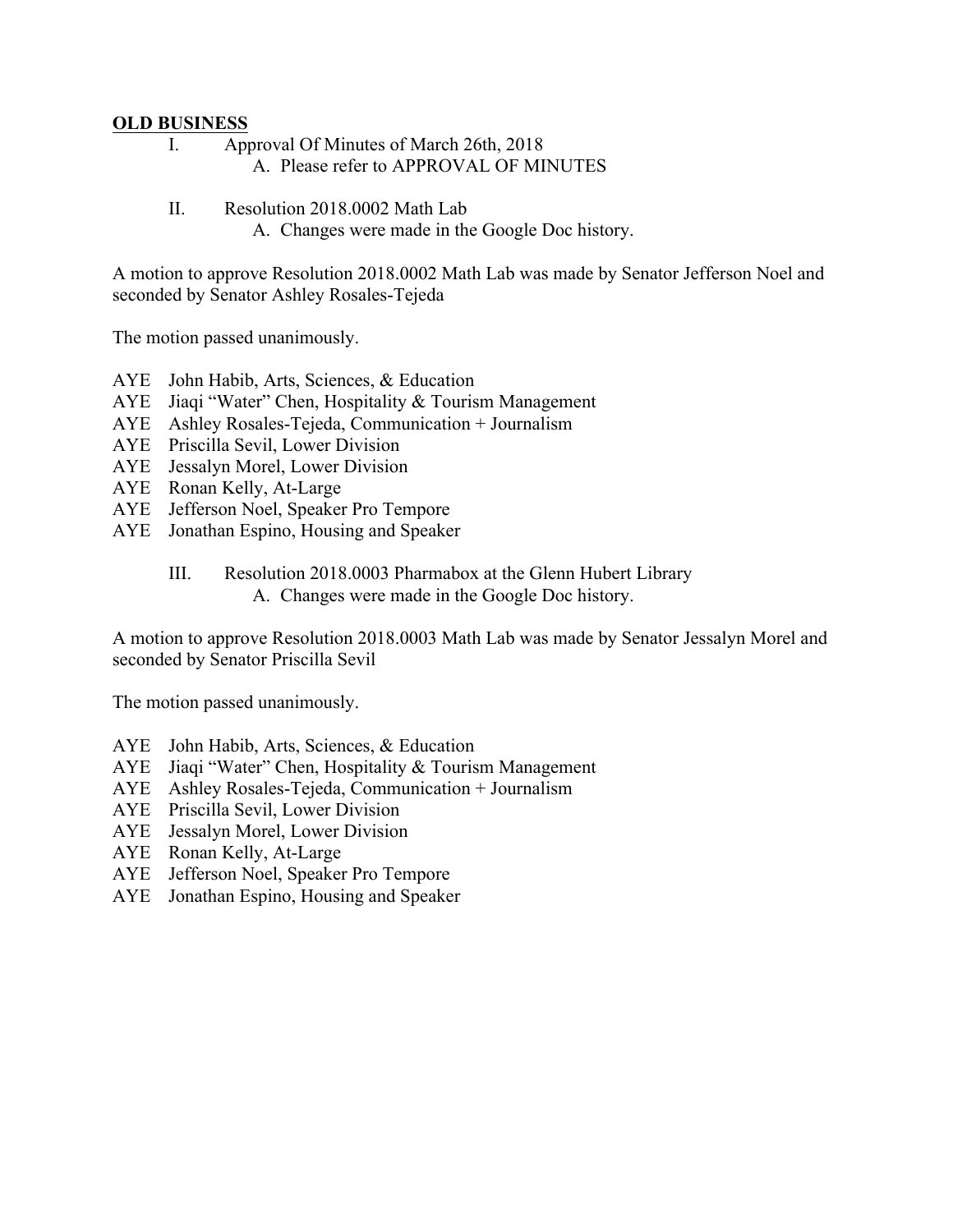IV. Resolution 2018.0004 Pharmabox at Bayview Student Living A. Changes were made in the Google Doc history.

A motion to approve Resolution 2018.0004 Pharmabox at Bayview Student Living was made by Senator Jefferson Noel and seconded by Senator Priscilla Sevil

The motion passed unanimously.

- AYE John Habib, Arts, Sciences, & Education
- AYE Jiaqi "Water" Chen, Hospitality & Tourism Management
- AYE Ashley Rosales-Tejeda, Communication + Journalism
- AYE Priscilla Sevil, Lower Division
- AYE Jessalyn Morel, Lower Division
- AYE Ronan Kelly, At-Large
- AYE Jefferson Noel, Speaker Pro Tempore
- AYE Jonathan Espino, Housing and Speaker

# V. Resolution 2018.0005 Hall Council for Bayview Student Living

A. Changes were made in the Google Doc history.

A motion to approve Resolution 2018.0005 Hall Council for Bayview Student Living was made by Senator Jessalyn Morel and seconded by Senator Priscilla Sevil

The motion passed unanimously.

- AYE John Habib, Arts, Sciences, & Education
- AYE Jiaqi "Water" Chen, Hospitality & Tourism Management
- AYE Ashley Rosales-Tejeda, Communication + Journalism
- AYE Priscilla Sevil, Lower Division
- AYE Jessalyn Morel, Lower Division
- AYE Ronan Kelly, At-Large
- AYE Jefferson Noel, Speaker Pro Tempore
- AYE Jonathan Espino, Housing and Speaker